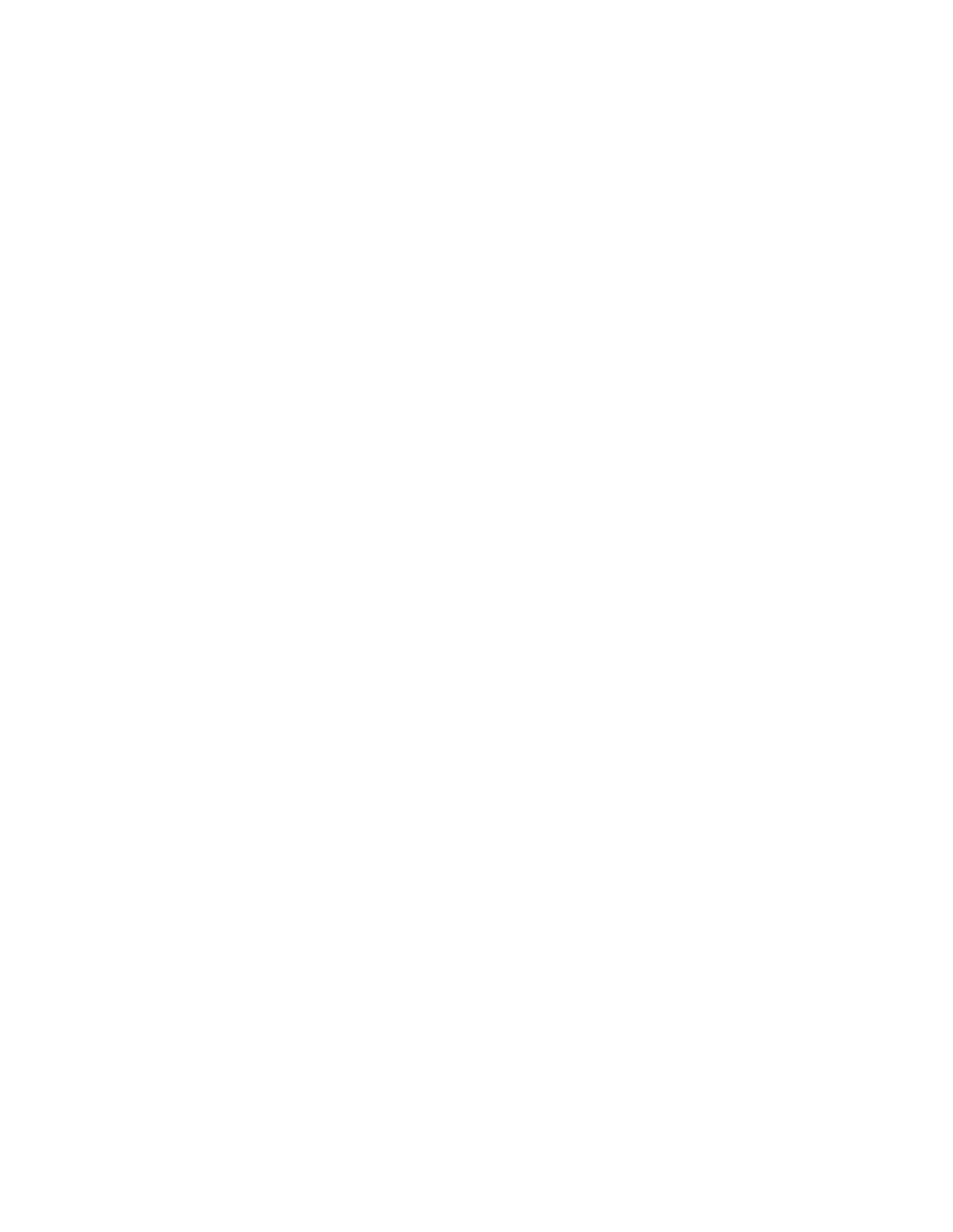

**FRANKFORT, KENTUCKY**– MARCH 24 2022 Kentuckians now have access to a free, new and improved legal resource that provides answers to common legal questions, self-help forms, guides, and other tools to resolve life's important legal problems.

Kentucky's civil legal aid programs and the Kentucky Access to Justice Commission are proud to launch kyjustice.org. The website provides information in plain language to help individuals and families with legal issues involving housing, debt, public benefits, criminal record expungement, family law, and more.

At a press conference yesterday, Chief Justice John Minton, Jr. officially announced the launch of kyjustice.org adding, "The goal of kyjustice.org is to provide a central depository of free legal help for individuals seeking legal help. The website, which is jointly managed by Kentucky's civil legal aid programs and the Kentucky Access to Justice Commission, provides helpful resources, including high-quality legal information, self-help forms, a tool that screens for legal aid eligibility, and an interactive county resource map."

Justice Michele Keller, who chairs the Kentucky Access to Justice Commission, also shared that "the justice system can be complex and hard to navigate. One of the goals of this website is to make legal information easily accessible and understandable. The content is managed by the Commission. The Commission's goal is to provide access to justice to our citizens regardless of their economic circumstances."

The website, which has taken over a year to build, includes many new features to make